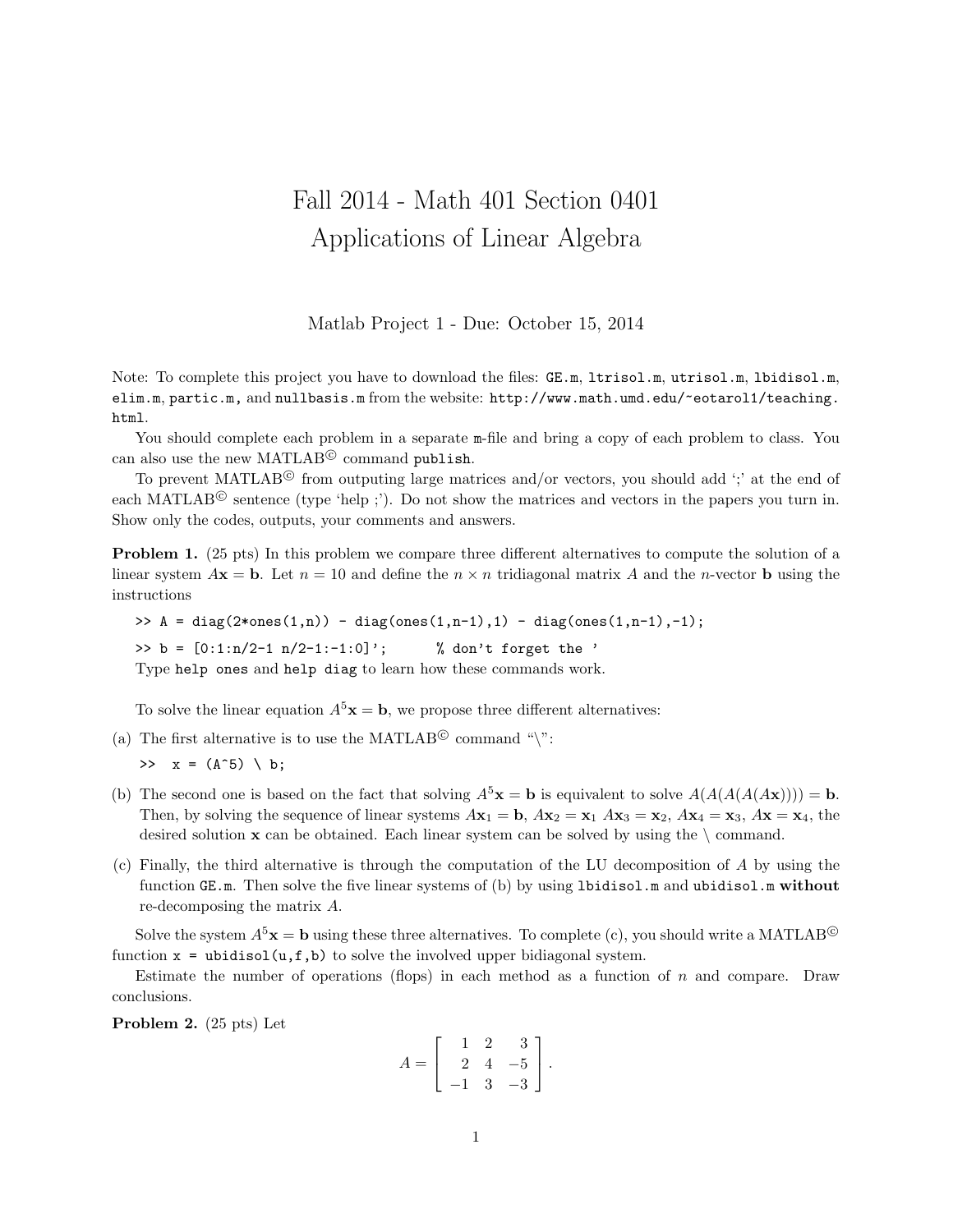- (a) Use the MATLAB<sup>©</sup> function [L, U] = GE(A) to compute the LU decomposition of A without pivoting. Explain the obtained results.
- (b) Consider the following MATLAB<sup> $\odot$ </sup> function to find the LU factorization of A with row exchanges:

```
function [L, U, \text{piv}] = \text{GEpi}(A)[n,n] = size(A);piv=1:n;
for k=1:n-1
     [\text{maxv}, s] = \text{max}(\text{abs}(A(k:n, k)));
     q = s + k - 1;
     piv([k,q])=piv([q,k]);A([k,q],:) = A([q,k],:);A(k+1:n,k) = A(k+1:n,k)/A(k,k);A(k+1:n,k+1:n) = A(k+1:n,k+1:n) - A(k+1:n,k)*A(k,k+1:n);end
L = eye(n, n) + tril(A, -1);U = \text{triu}(A);
```
In this code piv is a permutation vector. Explain how to find the permutation matrix  $P$  from piv such that  $PA = LU$ . Check that  $PA = LU$ .

(c) Let  $\mathbf{b} = [5, 4, 3]^T$ . Use 1trisol.m, utrisol.m and the permuted decomposition described above to solve the linear system  $A\mathbf{x} = \mathbf{b}$ .

Problem 3. (25 pts) There are some matrices that are difficult to work with, even with sophisticated pivoting strategies: ill-conditioned matrices. Such matrices are typically characterized by being "almost" singular. A famous example of an ill-conditioned matrix is the *Hilbert* matrix  $H_n = (h_{ij})_{i,j=1}^n$  of order n, which is defined by

$$
h_{ij} = \frac{1}{i + j - 1}
$$
  $\forall i, j \in \{1, \dots, n\}.$ 

This matrix is nonsingular and has an explicit inverse. However, as n becomes larger,  $H_n$  becomes closer to being singular. The MATLAB<sup>©</sup> functions  $\text{hilb}(n)$  and  $\text{inwhile}(n)$  give  $H_n$  and  $H_n^{-1}$  respectively.

Given  $\mathbf{b}_n = (1, 0, \dots, 0)$ , we want to solve  $H_n \mathbf{x}_n = \mathbf{b}_n$ .

- (a) Solve for  $n = 5, 10$  using the Matlab command "\", and call the computed result  $\mathbf{x}_n^*$ .
- (b) Compute the exact solution  $\mathbf{x}_n = H_n^{-1} \mathbf{b}_n$ , the error  $\mathbf{e}_n = \mathbf{x}_n \mathbf{x}_n^*$ , and the residual  $\mathbf{r}_n = \mathbf{b}_n H_n \mathbf{x}_n^*$ .
- (c) Find the *condition number* of  $H_n$ , which is denoted by  $cond(H_n)$ , using the command cond. This number is an estimate of the expected relative accuracy of the solution: if cond $(H_n) \approx 10^t$  with  $t \ge 0$ then, the number of correct decimal digits in the solution is expected to be  $16 - t$ . How many correct decimal digits do you expect for  $n = 5$  and  $n = 10$ ?

Problem 4. (25 pts) Let

$$
A = \left[ \begin{array}{rrrr} 1 & 2 & 3 & 4 & 5 \\ 6 & 12 & 8 & 9 & 10 \\ 2 & 4 & 4 & 5 & 6 \end{array} \right]
$$

(a) Use rref to find the reduced row echelon form R of A together with the pivot columns of A.